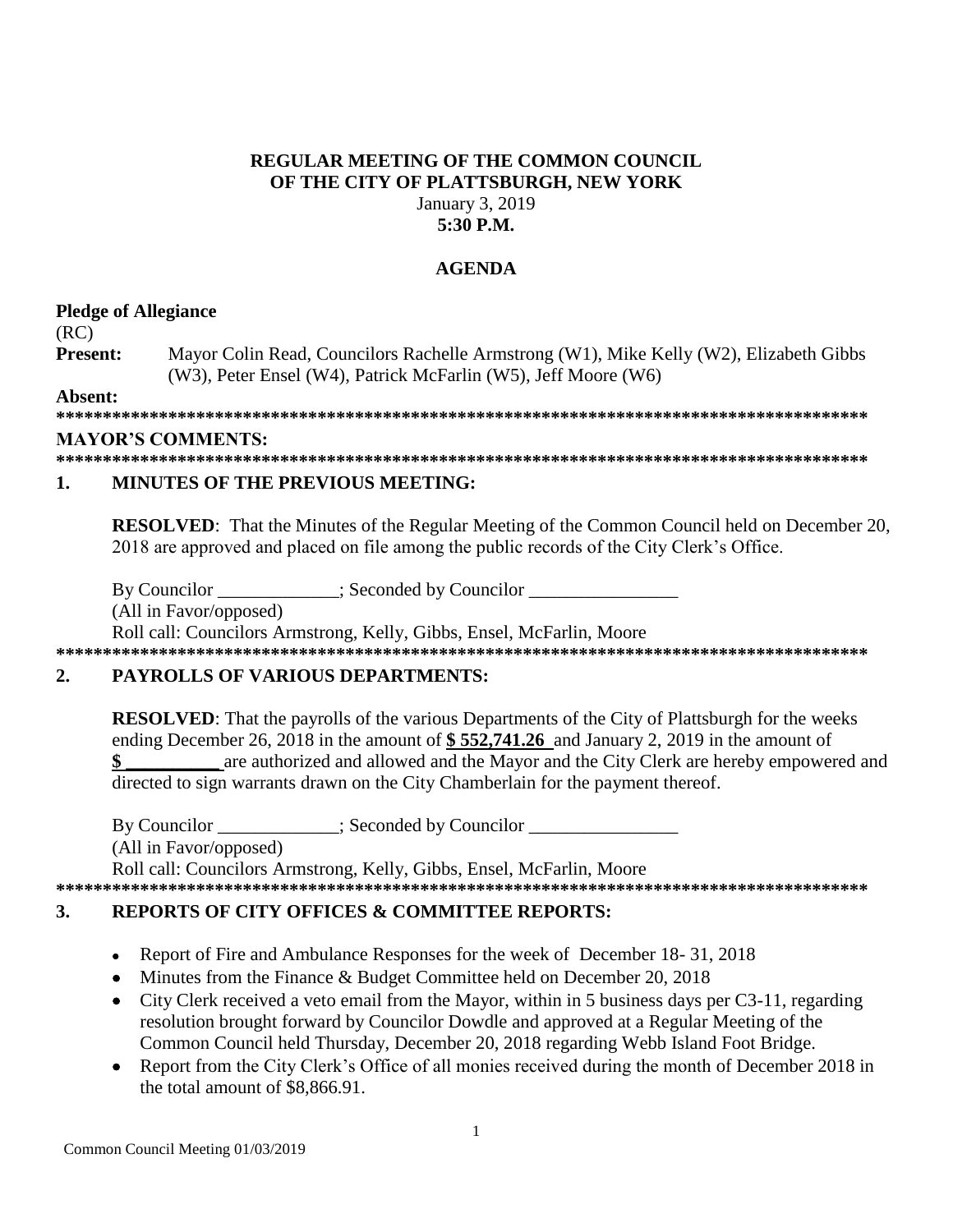# **COUNCILOR/DEPARTMENT CHAIR COMMITTEE REPORTS:**

**Governance, Strategy, and City Operations**- Chair Councilor \_\_\_\_\_\_\_\_\_

**City Infrastructure** – Chair Councilor \_\_\_\_\_

**Finance and Budget – Chair Councilor \_\_\_\_\_** 

**Public Safety** – Chair Councilor \_\_\_\_\_\_\_\_\_

**Plattsburgh Public Library** – Chair Councilor \_\_\_\_\_\_\_\_

**MLD -** MLD Board President Councilor \_\_\_\_\_\_\_\_

**RESOLVED**: That the reports as listed are hereby ordered received and any written reports are placed on file among the public records of the City Clerk's Office.

By Councilor \_\_\_\_\_\_\_\_\_\_\_; Seconded by Councilor \_\_\_\_\_\_\_\_\_\_\_\_\_\_\_\_\_\_\_\_\_\_\_\_\_\_\_\_\_\_\_\_ (All in Favor/opposed) Roll call: Councilors Armstrong, Kelly, Gibbs, Ensel, McFarlin, Moore

**\*\*\*\*\*\*\*\*\*\*\*\*\*\*\*\*\*\*\*\*\*\*\*\*\*\*\*\*\*\*\*\*\*\*\*\*\*\*\*\*\*\*\*\*\*\*\*\*\*\*\*\*\*\*\*\*\*\*\*\*\*\*\*\*\*\*\*\*\*\*\*\*\*\*\*\*\*\*\*\*\*\*\*\*\*\*\***

#### **4. CORRESPONDENCE OR RECOMMENDATIONS FROM BOARDS: None**

**\*\*\*\*\*\*\*\*\*\*\*\*\*\*\*\*\*\*\*\*\*\*\*\*\*\*\*\*\*\*\*\*\*\*\*\*\*\*\*\*\*\*\*\*\*\*\*\*\*\*\*\*\*\*\*\*\*\*\*\*\*\*\*\*\*\*\*\*\*\*\*\*\*\*\*\*\*\*\*\*\*\*\*\*\*\*\***

# **5. AUDIT OF CLAIMS:**

**RESOLVED**: That the bills Audited by the Common Council for the weeks ending December 28, 2018 in the amount of \$3,439,132.29 and January 4, 2019 in the amount of \$ are authorized and allowed and the Mayor and City Clerk are hereby authorized and directed to sign warrants drawn on the City Chamberlain for the payment thereof.

By Councilor  $\qquad \qquad$  ; Seconded by Councilor  $\qquad \qquad$ (All in Favor/opposed) Roll call: Councilors Armstrong, Kelly, Gibbs, Ensel, McFarlin, Moore **\*\*\*\*\*\*\*\*\*\*\*\*\*\*\*\*\*\*\*\*\*\*\*\*\*\*\*\*\*\*\*\*\*\*\*\*\*\*\*\*\*\*\*\*\*\*\*\*\*\*\*\*\*\*\*\*\*\*\*\*\*\*\*\*\*\*\*\*\*\*\*\*\*\*\*\*\*\*\*\*\*\*\*\*\*\*\***

## **6. PERSONS ADDRESSING COUNCIL ON AGENDA ITEMS ONLY:**

**\*\*\*\*\*\*\*\*\*\*\*\*\*\*\*\*\*\*\*\*\*\*\*\*\*\*\*\*\*\*\*\*\*\*\*\*\*\*\*\*\*\*\*\*\*\*\*\*\*\*\*\*\*\*\*\*\*\*\*\*\*\*\*\*\*\*\*\*\*\*\*\*\*\*\*\*\*\*\*\*\*\*\*\*\*\*\*** 

\_\_\_\_\_\_\_\_\_\_\_\_\_\_\_\_\_\_\_\_\_\_\_\_\_\_\_\_\_\_\_\_\_\_\_\_\_\_\_\_\_\_\_\_\_\_\_\_\_\_\_\_\_\_\_\_\_\_\_\_\_\_\_\_\_\_\_\_\_\_\_\_\_\_\_\_\_\_\_\_\_\_\_\_\_\_\_

\_\_\_\_\_\_\_\_\_\_\_\_\_\_\_\_\_\_\_\_\_\_\_\_\_\_\_\_\_\_\_\_\_\_\_\_\_\_\_\_\_\_\_\_\_\_\_\_\_\_\_\_\_\_\_\_\_\_\_\_\_\_\_\_\_\_\_\_\_\_\_\_\_\_\_\_\_\_\_\_\_\_\_\_\_\_\_

\_\_\_\_\_\_\_\_\_\_\_\_\_\_\_\_\_\_\_\_\_\_\_\_\_\_\_\_\_\_\_\_\_\_\_\_\_\_\_\_\_\_\_\_\_\_\_\_\_\_\_\_\_\_\_\_\_\_\_\_\_\_\_\_\_\_\_\_\_\_\_\_\_\_\_\_\_\_\_\_\_\_\_\_\_\_\_

**\_\_\_\_\_\_\_\_\_\_\_\_\_\_\_\_\_\_\_\_\_\_\_\_\_\_\_\_\_\_\_\_\_\_\_\_\_\_\_\_\_\_\_\_\_\_\_\_\_\_\_\_\_\_\_\_\_\_\_\_\_\_\_\_\_\_\_\_\_\_\_\_\_\_\_\_\_\_\_\_\_\_\_\_\_\_\_**

## **7. OTHER ITEMS:**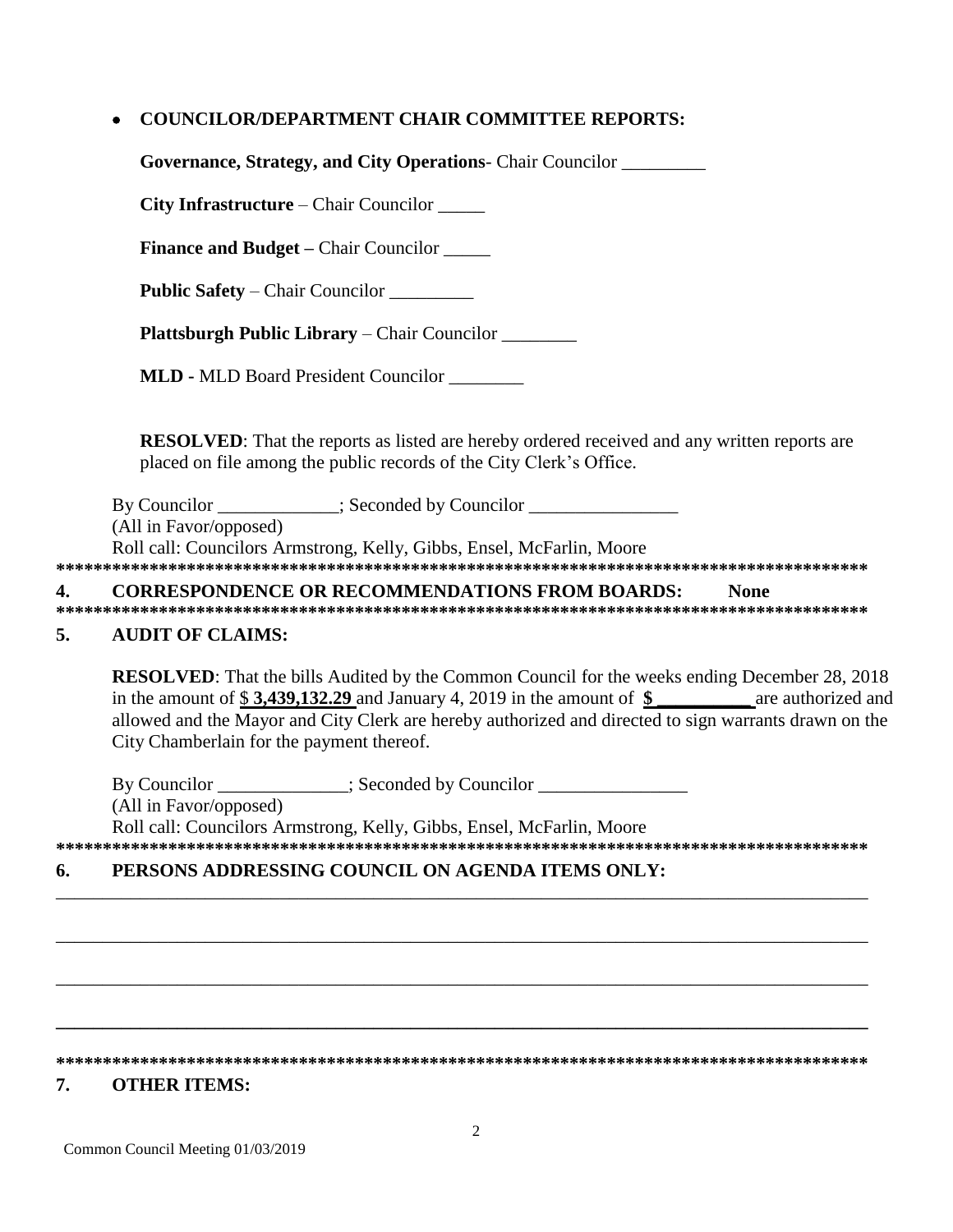# A. ADOPTION OF LOCAL LAW P-1 OF 2019 - Council Override of Tax Cap

**RESOLVED:** A local law authorizing Common Council to adopt a 2019 tax levy in excess of the limit established by NYS General Municipal Law Section 3-c. This Local Law shall take effect immediately upon approval by the Mayor and filing with the New York Secretary of State. The entire text of which has been distributed to and read by the members of the Common Council, is hereby enacted without the reading thereof and a copy of said local law is made part of the minutes of this meeting.

| By Councilor ___________; Seconded by Councilor ______________                                                                                                                                                                                                                                                                                                                                                                             |
|--------------------------------------------------------------------------------------------------------------------------------------------------------------------------------------------------------------------------------------------------------------------------------------------------------------------------------------------------------------------------------------------------------------------------------------------|
| Discussion:                                                                                                                                                                                                                                                                                                                                                                                                                                |
| Roll call: Councilors Armstrong, Kelly, Gibbs, Ensel, McFarlin, Moore                                                                                                                                                                                                                                                                                                                                                                      |
| <b>ACTION TAKEN:</b> Adopted _____ Defeated ______ Withdrawn _____ Tabled _____<br>Follow up Action:                                                                                                                                                                                                                                                                                                                                       |
| <b>B. RESOLVED:</b> In accordance with the request therefore the Common Council approves that the<br>Common Council authorizes the Mayor to sign a professional services agreement with Architectural &<br>Design Engineering Associates, P.C. for various engineering and survey services. The Agreement<br>requires a \$2,000 retainer with future invoices based on time and materials at the hourly rate attached to<br>the Agreement. |
| By Councilor __________; Seconded by Councilor ______________                                                                                                                                                                                                                                                                                                                                                                              |
| Discussion:                                                                                                                                                                                                                                                                                                                                                                                                                                |
| Roll call: Councilors Armstrong, Kelly, Gibbs, Ensel, McFarlin, Moore                                                                                                                                                                                                                                                                                                                                                                      |
| <b>ACTION TAKEN:</b> Adopted _____ Defeated ______ Withdrawn _____ Tabled _____<br>Follow up Action:                                                                                                                                                                                                                                                                                                                                       |
| C. RESOLVED: In accordance with the request therefore the Common Council approves final budget<br>adjustments/transfers for the 2018 fiscal year as noted in the submitted detailed entry.                                                                                                                                                                                                                                                 |
| By Councilor ___________; Seconded by Councilor ________________________________                                                                                                                                                                                                                                                                                                                                                           |
| Discussion:                                                                                                                                                                                                                                                                                                                                                                                                                                |
| Roll call: Councilors Armstrong, Kelly, Gibbs, Ensel, McFarlin, Moore                                                                                                                                                                                                                                                                                                                                                                      |
| ACTION TAKEN: Adopted _____ Defeated ______ Withdrawn _____ Tabled _____<br>Follow up Action:                                                                                                                                                                                                                                                                                                                                              |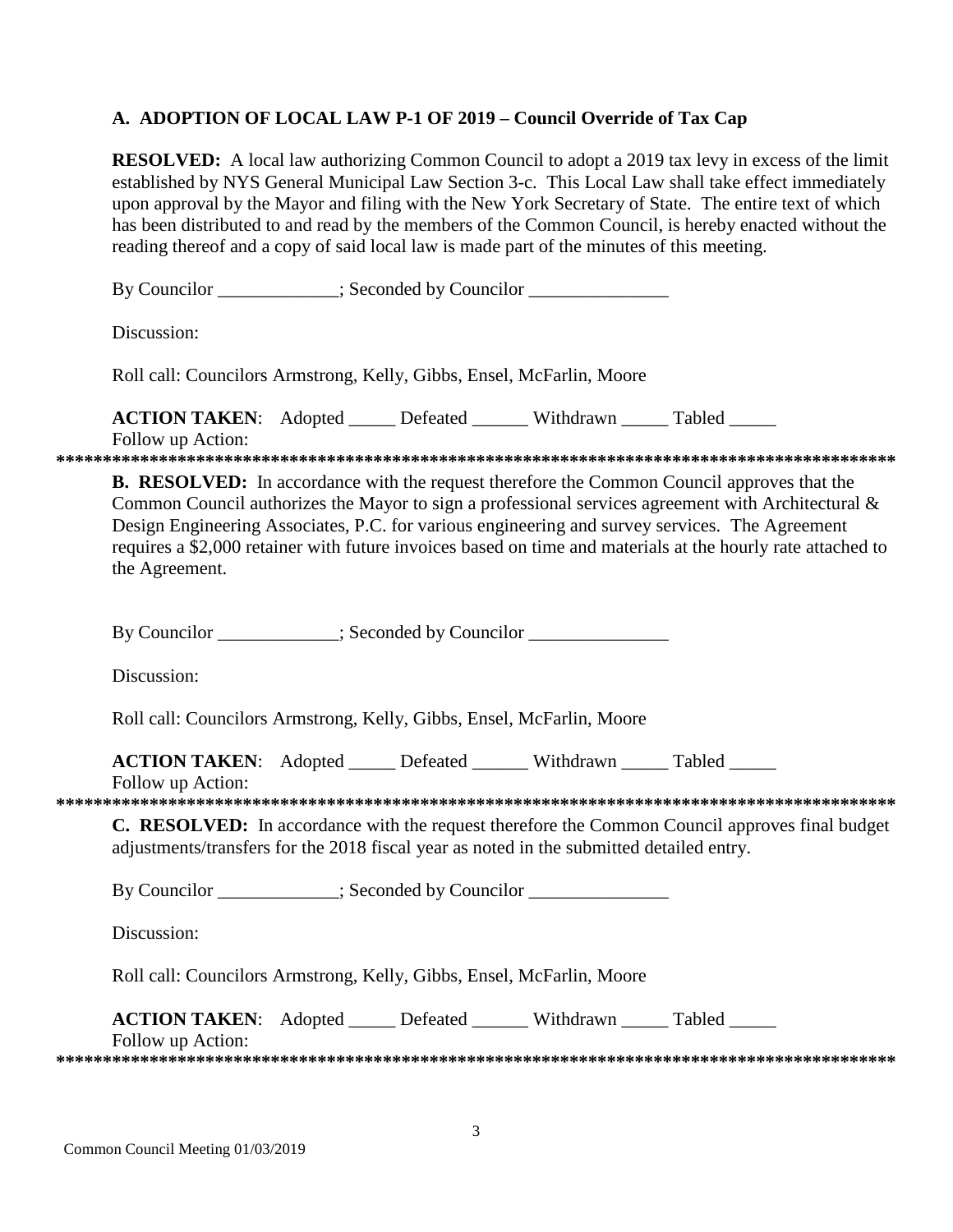**D.** THE CLINTON COUNTY LEGISLATURE SELECTS RODNEY BROWN TO SERVE A TWO YEAR TERM ON THE PLATTSBURGH PARKING ADVISORY COMMITTEE TO BEGIN ON JANUARY 1, 2019 AND EXPIRING DECEMBER 31, 2020.

Roll call: Councilors Armstrong, Kelly, Gibbs, Ensel, McFarlin, Moore

**ACTION TAKEN:** Adopted Defeated Withdrawn Tabled Follow up Action:

**\*\*\*\*\*\*\*\*\*\*\*\*\*\*\*\*\*\*\*\*\*\*\*\*\*\*\*\*\*\*\*\*\*\*\*\*\*\*\*\*\*\*\*\*\*\*\*\*\*\*\*\*\*\*\*\*\*\*\*\*\*\*\*\*\*\*\*\*\*\*\*\*\*\*\*\*\*\*\*\*\*\*\*\*\*\*\*\*\*\***

**E.** THE GOVERNANCE, STRATEGY & CITY OPERATIONS COMMITTEE OF THE COMMON COUNCIL SELECTS ETHAN VINSON TO SERVE A TWO YEAR TERM ON THE PLATTSBURGH PARKING ADVISORY COMMITTEE TO BEGIN ON JANUARY 1, 2019 AND EXPIRING DECEMBER 31, 2020.

Roll call: Councilors Armstrong, Kelly, Gibbs, Ensel, McFarlin, Moore

**ACTION TAKEN:** Adopted Defeated Withdrawn Tabled

Follow up Action: **\*\*\*\*\*\*\*\*\*\*\*\*\*\*\*\*\*\*\*\*\*\*\*\*\*\*\*\*\*\*\*\*\*\*\*\*\*\*\*\*\*\*\*\*\*\*\*\*\*\*\*\*\*\*\*\*\*\*\*\*\*\*\*\*\*\*\*\*\*\*\*\*\*\*\*\*\*\*\*\*\*\*\*\*\*\*\*\*\*\* 8. TRAVEL REQUEST: None \*\*\*\*\*\*\*\*\*\*\*\*\*\*\*\*\*\*\*\*\*\*\*\*\*\*\*\*\*\*\*\*\*\*\*\*\*\*\*\*\*\*\*\*\*\*\*\*\*\*\*\*\*\*\*\*\*\*\*\*\*\*\*\*\*\*\*\*\*\*\*\*\*\*\*\*\*\*\*\*\*\*\*\*\*\*\*\*\*\***

### **9. RESOLUTIONS FOR INITIAL CONSIDERATION: None**

**\*\*\*\*\*\*\*\*\*\*\*\*\*\*\*\*\*\*\*\*\*\*\*\*\*\*\*\*\*\*\*\*\*\*\*\*\*\*\*\*\*\*\*\*\*\*\*\*\*\*\*\*\*\*\*\*\*\*\*\*\*\*\*\*\*\*\*\*\*\*\*\*\*\*\*\*\*\*\*\*\*\*\*\*\*\*\*\*\***

\_\_\_\_\_\_\_\_\_\_\_\_\_\_\_\_\_\_\_\_\_\_\_\_\_\_\_\_\_\_\_\_\_\_\_\_\_\_\_\_\_\_\_\_\_\_\_\_\_\_\_\_\_\_\_\_\_\_\_\_\_\_\_\_\_\_\_\_\_\_\_\_\_\_\_\_\_\_\_\_\_\_\_\_\_\_

\_\_\_\_\_\_\_\_\_\_\_\_\_\_\_\_\_\_\_\_\_\_\_\_\_\_\_\_\_\_\_\_\_\_\_\_\_\_\_\_\_\_\_\_\_\_\_\_\_\_\_\_\_\_\_\_\_\_\_\_\_\_\_\_\_\_\_\_\_\_\_\_\_\_\_\_\_\_\_\_\_\_\_\_\_\_\_

\_\_\_\_\_\_\_\_\_\_\_\_\_\_\_\_\_\_\_\_\_\_\_\_\_\_\_\_\_\_\_\_\_\_\_\_\_\_\_\_\_\_\_\_\_\_\_\_\_\_\_\_\_\_\_\_\_\_\_\_\_\_\_\_\_\_\_\_\_\_\_\_\_\_\_\_\_\_\_\_\_\_\_\_\_\_\_

\_\_\_\_\_\_\_\_\_\_\_\_\_\_\_\_\_\_\_\_\_\_\_\_\_\_\_\_\_\_\_\_\_\_\_\_\_\_\_\_\_\_\_\_\_\_\_\_\_\_\_\_\_\_\_\_\_\_\_\_\_\_\_\_\_\_\_\_\_\_\_\_\_\_\_\_\_\_\_\_\_\_\_\_\_\_\_

**\*\*\*\*\*\*\*\*\*\*\*\*\*\*\*\*\*\*\*\*\*\*\*\*\*\*\*\*\*\*\*\*\*\*\*\*\*\*\*\*\*\*\*\*\*\*\*\*\*\*\*\*\*\*\*\*\*\*\*\*\*\*\*\*\*\*\*\*\*\*\*\*\*\*\*\*\*\*\*\*\*\*\*\*\*\*\*** 

\_\_\_\_\_\_\_\_\_\_\_\_\_\_\_\_\_\_\_\_\_\_\_\_\_\_\_\_\_\_\_\_\_\_\_\_\_\_\_\_\_\_\_\_\_\_\_\_\_\_\_\_\_\_\_\_\_\_\_\_\_\_\_\_\_\_\_\_\_\_\_\_\_\_\_\_\_\_\_\_\_\_\_\_\_\_\_

\_\_\_\_\_\_\_\_\_\_\_\_\_\_\_\_\_\_\_\_\_\_\_\_\_\_\_\_\_\_\_\_\_\_\_\_\_\_\_\_\_\_\_\_\_\_\_\_\_\_\_\_\_\_\_\_\_\_\_\_\_\_\_\_\_\_\_\_\_\_\_\_\_\_\_\_\_\_\_\_\_\_\_\_\_\_\_

\_\_\_\_\_\_\_\_\_\_\_\_\_\_\_\_\_\_\_\_\_\_\_\_\_\_\_\_\_\_\_\_\_\_\_\_\_\_\_\_\_\_\_\_\_\_\_\_\_\_\_\_\_\_\_\_\_\_\_\_\_\_\_\_\_\_\_\_\_\_\_\_\_\_\_\_\_\_\_\_\_\_\_\_\_\_\_

**\_\_\_\_\_\_\_\_\_\_\_\_\_\_\_\_\_\_\_\_\_\_\_\_\_\_\_\_\_\_\_\_\_\_\_\_\_\_\_\_\_\_\_\_\_\_\_\_\_\_\_\_\_\_\_\_\_\_\_\_\_\_\_\_\_\_\_\_\_\_\_\_\_\_\_\_\_\_\_\_\_\_\_\_\_\_\_**

**10. NEW BUSINESS AND COUNCILOR REPORTS:** 

# **11. CLOSING PUBLIC COMMENTS ON ANY TOPIC:**

**\*\*\*\*\*\*\*\*\*\*\*\*\*\*\*\*\*\*\*\*\*\*\*\*\*\*\*\*\*\*\*\*\*\*\*\*\*\*\*\*\*\*\*\*\*\*\*\*\*\*\*\*\*\*\*\*\*\*\*\*\*\*\*\*\*\*\*\*\*\*\*\*\*\*\*\*\*\*\*\*\*\*\*\*\*\*\*** Motion to Adjourn by Councilor \_\_\_\_\_\_\_\_\_\_; Seconded by Councilor \_\_\_\_\_\_\_\_\_\_\_\_\_\_\_

Common Council Meeting 01/03/2019